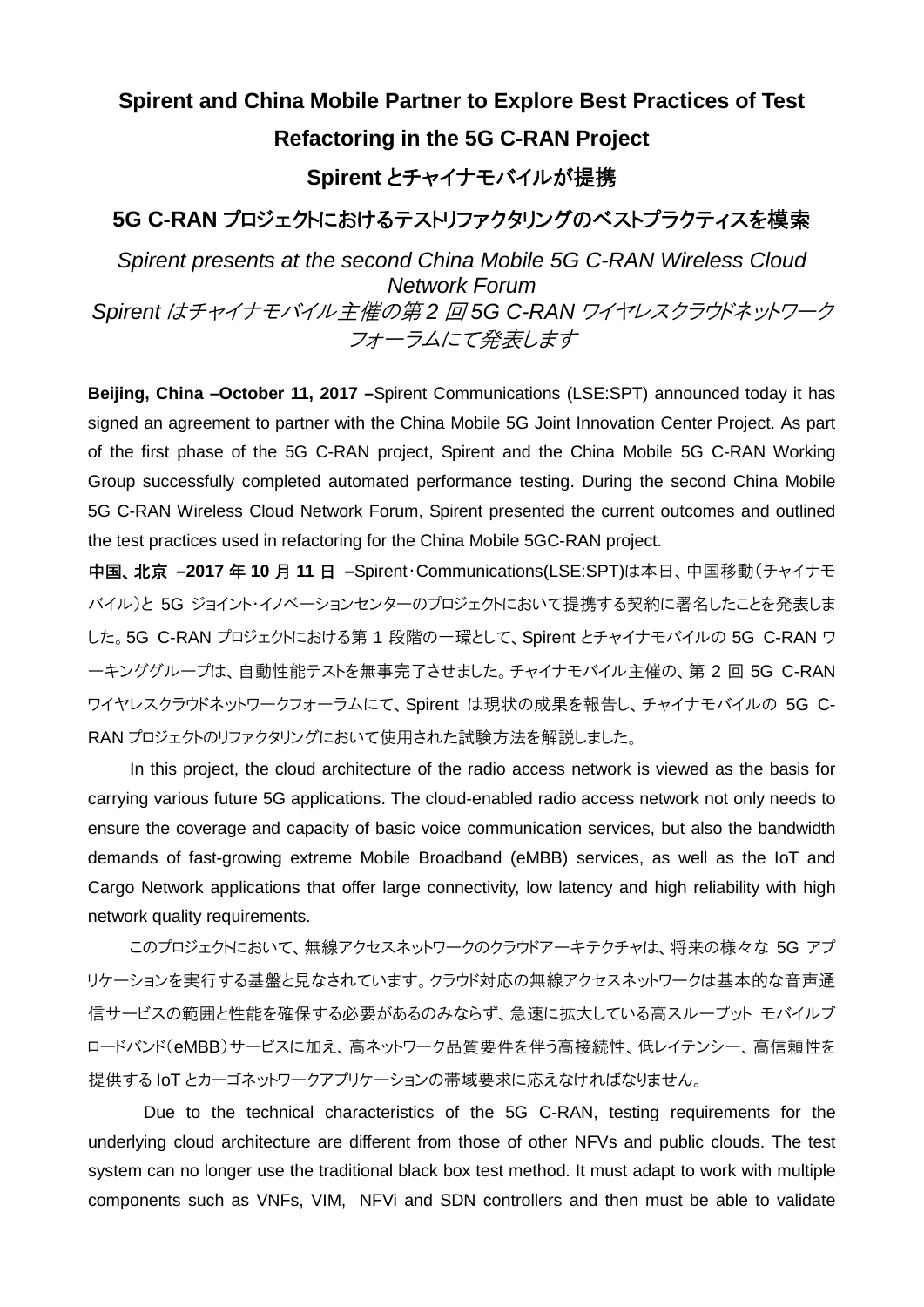various NFVi network acceleration and system real-time technologies, referred to as test refactoring.

5G C-RAN の技術特性が原因で、ベースとなるクラウドアーキテクチャに対する試験要求は、その他 の NFV や公共クラウドに対するものとは異なります。テストシステムは、これまでのようなブラックボックス型の 試験方法を使用できません。VNF、VIM、NFVi、SDN コントローラーといった複数の構成要素と連動するよう に適応しなければならず、その上で各種の NFVi ネットワークアクセラレーションと、システム上のリアルタイム 技術を検証する能力(テストリファクタリングと呼ばれます)を備える必要があります。

Test refactoring at its core utilizes continuous debugging and optimization with a proven methodology, repeatable tests, and centralized analysis on test data, to achieve a compromise between various optimization parameters for the cloud platform and simultaneously find acceptable performance levels.

テストリファクタリングはその本質にて、実証済みの手法や繰り返し試験と試験データの中央分析を通 じて継続的なデバッグと最適化を行い、クラウドプラットフォームにおける各種の最適化パラメーター間の妥協 を実現しつつ、同時に基準を満たす性能レベルを探ります。

During the forum, Mr. Jacky Wu, Business Development Director for Spirent Communications, presented the NFVi automated performance test system developed by Spirent in collaboration with the China Mobile 5G C-RAN Working Group, and explained the group's test refactoring concept. According to Mr. Wu, "It is the first automated performance testing system in the industry specifically designed for 5G C-RAN covering performance tests for cloud platforms using both SR-IOV and DPDK network acceleration technologies."

フォーラムにて、Spirent・Communications のビジネス開発ディレクターである Jacky Wu は、 Spirent とチャイナモバイルの 5G C-RAN ワーキンググループが共同で開発した NFVi 自動性能テストシス テムを紹介し、同グループのテストリファクタリングのコンセプトを解説しました。Wu は、「SR-IOV と DPDK ネ ットワークアクセラレーション技術を両方採用し、5G C-RAN 用に専用設計され、クラウドプラットフォームに対 する性能テストを網羅した、業界初の自動性能テストシステム」であると述べています。

Abhitesh Kastuar, Spirent's General Manager for cloud and IP, adds, "By automating NFVi performance testing frameworks, tests that used to take several weeks or even months can now be completed in a few days, thus, greatly increasing test efficiency." Kastuar commented on the partnership, "Spirent is strongly committed to the 5G C-RAN project, and will continue to make contributions to accelerate the maturity of the C-RAN industry and the commercialization of C-RAN devices."

Spirent のクラウド/IP 担当ジェネラルマネージャーである Abhitesh Kastuar は、以下のように付け 加えています。「NFVi 性能試験フレームワークを自動化することで、これまで数週間やさらには数か月間か かっていたテストですら、数日で完了できるようになり、それによってテスト効率が大幅に改善されました」。 Kastuar は提携関係について次のようにコメントしています。「Spirent は 5G C-RAN プロジェクトに対して真 剣に取り組んでおり、C-RAN 産業の成熟化と C-RAN ドライブの市販化を促進できるよう貢献し続けます」